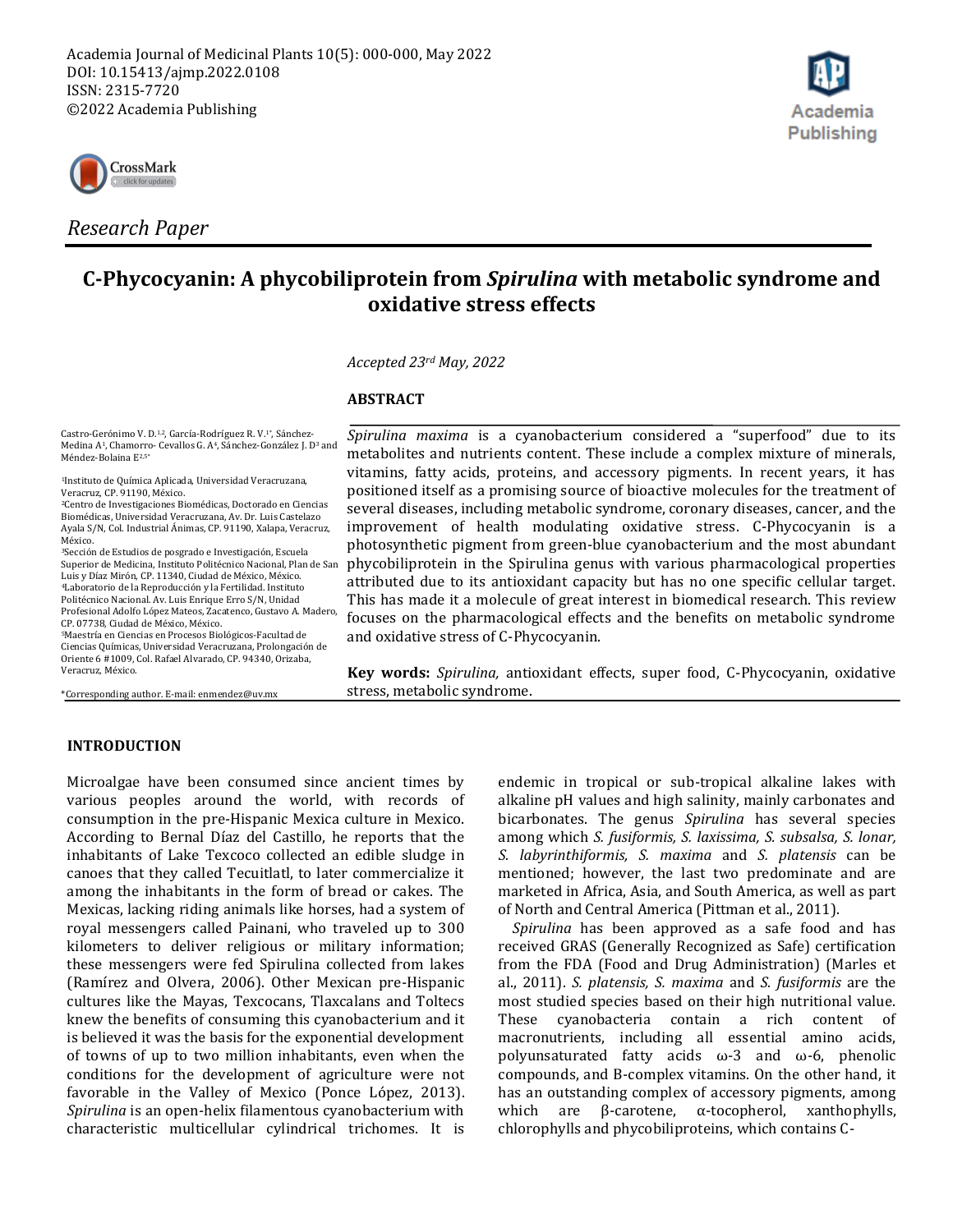| Component           | Amount per 3 g   | Daily dose intake | Component         | Amount per 3 g   | Daily dose intake |
|---------------------|------------------|-------------------|-------------------|------------------|-------------------|
| Total carbohidrates | $\leq$ 1 g       | $<$ 1             | Chrome            | $50 \mu g$       | 41                |
| Proteins            | 2g               | 4                 | Sodium            | 35 <sub>mg</sub> | <2                |
| β-carotene          | 11.250 UI        | 230               | Potasium          | $60 \text{ mg}$  | 2                 |
| Vitamin K           | $75 \mu g$       | 94                | C-PC              | $240$ mg         | -                 |
| Vitamin B12         | $9 \mu g$        | 150               | GLA               | $32 \text{ mg}$  | -                 |
| Iron                | 7 <sub>mg</sub>  | 39                | Chlorophyll A     | 30 <sub>mg</sub> | -                 |
| Magnesium           | $15 \text{ mg}$  | 4                 | Total Carotenoids | $15 \text{ mg}$  | -                 |
| Manganese           | $0.4 \text{ mg}$ | 20                | SOD               | 2500 U           |                   |

**Table 1:** Chemical composition of *Spirulina.*C-PC= C-Phycocyanin, GLA= Gamma-linolenic acid, SOD= Super oxide dismutase. Modified from (5–7)**.** 

Phycocyanin (C-PC) (Table 1) (Alvarenga et al., 2011; Habib et al., 2008; Rajeshwari and Rajashekhar, 2011), giving it a wide range of metabolites with various reported pharmacological activities (Finamore et al., 2017). *Spirulina* has shown several beneficial effects when consumed for periods of 1 to 12 months, in several clinical trials. Regarding doses, they have been tested from 0.5 to 20 g per day. According to the World Health Organization, the recommended daily intake of protein for adults is 0.83 g/kg per day, and *Spirulina* contains 0.7 g/1 g of dried sample of this nutritional component, making it a good source of macronutrients with a safety and nutritional value of 0.8 g/kg per day (de la Jara et al., 2018). Various systematic reviews have been conducted on the medical applications of *Spirulina* and C-PC on immuno-modulation, inflammation, and cancer (Bannu et al., 2019; Jiang et al., 2017; Liu et al., 2016; Wu et al., 2016). C-PC is one of the most abundant phycobiliprotein in the *Spirulina* genus, and it has wide reported beneficial effects on health. Hence, this review focuses on the beneficial effects of C-Phycocyanin on metabolic syndrome and oxidative stress, through a systematically review of preclinical and clinical trials from the last 10 years.

# **Phycobiliproteins: Components of pharmacological importance**

Phycobiliproteins are water-soluble proteins, and accessory pigments present in the cyanobacteria and blue-green microalgae involved in the photosynthetic process (Pentón-Rol et al., 2011). These proteins are organized into macromolecular complexes called phycobilisomes, which are in the membranes of the thylakoids. They are membranous structures where the luminous phase of photosynthesis occurs (Rito-Palomares et al., 2001). Phycobiliproteins are colored molecules, which give absorption in the visible regions of the spectrum. Phycobiliproteins are divided into four major groups, according to their spectroscopic properties:

1. **Phycoerythrins (PE):** They present a reddish or fluorescent orange coloration and an absorption maximum between 540-570 nm. Among the PE, two pigments can be listed: phycoerythrobilin (PUB) and phycoerythrobilin (PEB). These have 2 or 3 phycobilins (biological pigments found in cyanobacteria) in the α subunit and 3 in the β subunit.

2. **Phycocyanins (PC):** Pigments with blue coloration due to the presence of the chromophore phycocyanobilin (PCB). They have an absorption maximum between 610-620 nm. The PCs include C-Phycocyanin (C-PC) and R-Phycocyanin (R-PC) which have one chromophore in the  $\alpha$  subunit and 2 in the β subunit.

3. **Allophycocyanins (APC):** Pigments that exhibit a purple color with a PCB chromophore. They have absorption maxima at 650-655 nm with one PCB in the  $\alpha$  subunit and one in the β subunit.

4. **Phycoerythrocyanins (PEC):** These are pigments containing PCB and phycobilivioline (PXB), chromophores present in a few species of cyanobacteria. They show absorption maxima between 570-595 nm (Glazer, 1984).

# **C-Phycocyanin: A bioactive pigment**

C-PC is a dark blue compound obtained from *Spirulina.* C-PC is part of the phycobilisome, a macromolecular protein complex that is responsible for employing and optimizing the use of photonic energy in the regions of the spectrum where chlorophylls absorb solar energy poorly and is used to complement the photosynthetic complex of cyanobacteria. The molecular mass, position, and intensity of the maximum absorption of C-PC depends on the state of aggregation, which is influenced by various parameters, such as the pH of the solution, temperature, protein concentration and the origin of the algae from which it comes (Mysliwa-Kurdziel and Solymosi, 2016; Wu et al., 2016). This protein carries 3 prosthetic groups, which are chromogenic molecules. These groups have a structure very similar to that of bilirubin, which is an endogenous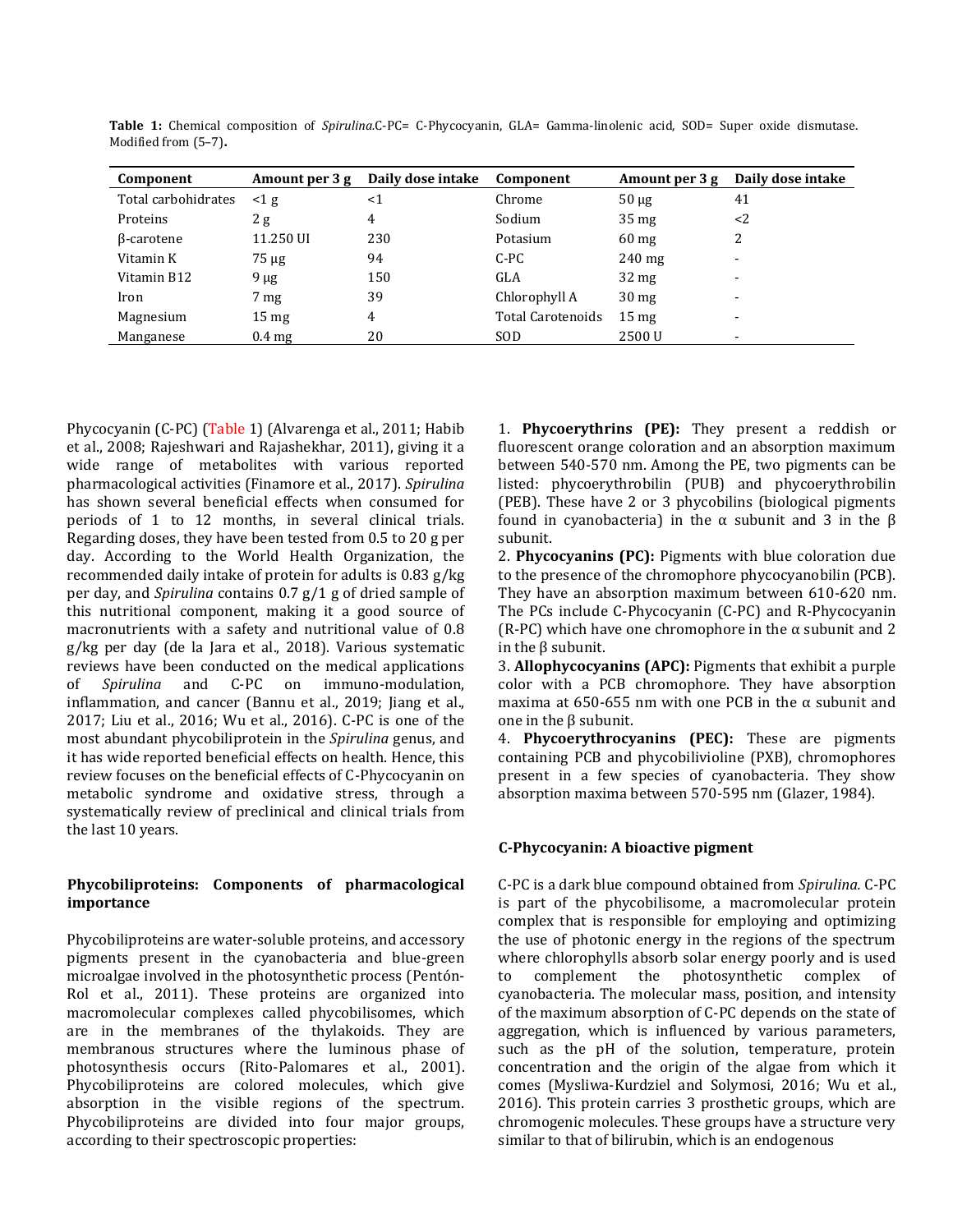

**Figure 1:** Structure of phycocyanobilin, the prosthetic group of the phycobiliproteins C-PC and APC. The tetrapyrrole system is formed by four rings that give rise to a compound with conjugated insaturations. PubChem CID 6438349.

molecule with known antioxidant activity. These chromophore groups inhibit microsomal lipid peroxidation because of their interaction with peroxylic radicals (Jespersen et al., 2005). Phycocyanobilin is the pigment that constitutes the prosthetic group of C-PC and APC; this corresponds to that of a system conjugated by four pyrrolic rings (Figure 1).

#### **Pharmacological properties of C-PC**

According to several studies and reviews developed, C-PC is the most abundant phycobiliprotein in *Spirulina* genus, and it has a lot of beneficial effects due to their antioxidant properties acting on multiple cellular targets. It acts on the membrane at cytoskeleton level, cytoplasm, proteins, enzymes like COX-2, and nucleus (Fernandes et al., 2018; Memije-Lazaro et al., 2018). The pharmacological properties reported in vitro and in vivo for C-PC are diverse, it acts modulating diverse endogenous biomolecules which regulate the activation of secondary signaling pathways, giving as a result biological effect. C-PC exerts antioxidant effects increasing the activity of endogenous enzymes, ameliorating deleterious effects of reactive chemical species. On the other hand, show anticancer activity modulating nuclear factors implicated in the pathogenesis. In the central nervous system, it increases the beneficial remodeling of nerves, diminishing ROS. In addition, C-PC regulates adipokines and hormones implicated in obesity and metabolic syndrome, getting better insulin sensitivity, and modulating lipids. Finally, it shows immunomodulating effects, decreasing proinflammatory mediators and immunity cells activity (Grover et al., 2021). These effects are summarized in Figure 2.

### **Effects on metabolic syndrome**

In recent years, it has been proven that "superfoods" such as Spirulina can help preventing the development of pathologies such as cardiovascular disease and diabetes mellitus by preventing the development of metabolic syndrome. Its consumption has shown to help to reduce risk key-factors, such as, hypertension, dyslipidemia, insulin resistance and abdominal obesity (Bobescu et al., 2020; Van Den et al., 2018). C-PC has a wide range of cellular effects tested both, *in vitro* and *in vivo* models. Their effects on metabolic syndrome have been reported widely. It is known as the metabolic regulation activity of hydrolysates of phycobiliproteins on DPP-IV (dipeptidyl peptidase IV), affecting the regulation of peptides such as GLP-1 (incretins glucagon-like peptide 1) and GIP (gastrointestinal insulinotropic peptide). This plays important roles in response to metabolic dysfunctions such as diabetes mellitus type 2, prediabetes, and metabolic syndrome (Li et al., 2020). In metabolic syndrome, there are elevated levels of free fatty acids, insulin resistance, and decreased levels of adiponectin. This adipokine plays an important role in the regulation of lipid metabolism and insulin sensitivity. C-PC has shown beneficial effects on adiponectin expression, stimulating the production of eNOS and improving the metabolic dysregulations in this disease (Bobescu et al., 2020).

It showed a dose-dependent decrease in blood pressure, due to a correlation between endothelial nitric oxide synthase (eNOS) and the expression of adiponectin receptors and the serum levels. Because of this, C-PC may be beneficial in preventing endothelial dysfunction caused by comorbidity with high blood pressure, atherosclerosis, and development of metabolic syndrome (Ichimura et al., 2013). Pre-clinical evidence has reported that the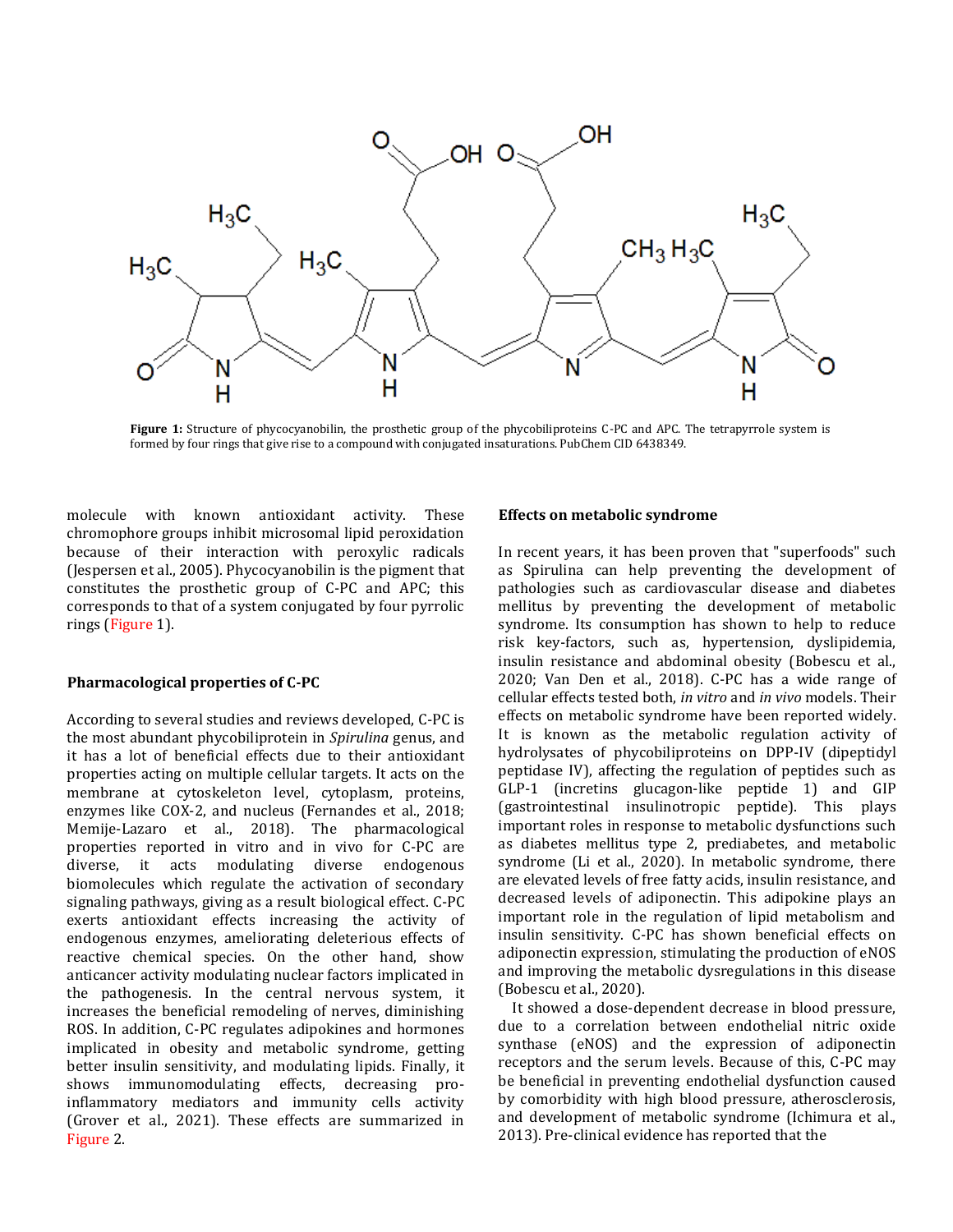

**Figure 2:** Main biological effects reported to C-PC.

administration of C-PC at a dose of 100 mg/kg for 3 weeks, to spontaneously diabetic KKAy mice, significantly reduces body weight, plasma glucose levels, and improves insulin sensitivity and excretion by protecting pancreatic INS-1 cells β. These changes are observed as CP-C acts by reducing malondialdehyde (MDA) levels, modulating the phosphatidylinositol 3-kinase (PI3K/Akt) and FoxO1 signaling pathway. These signaling pathways are involved in energy metabolism and metabolic regulation and are important to understand the imbalances that lead to the development and complication of diabetes and obesity (Huang et al., 2018; Peng et al., 2020). As a result, at histopathological level it was found that the administration CP-C suppresses morphological abnormalities in the islets of the pancreas like dilatation of the pancreatic conduct, cystic dilatation, and vacuolation in islet cells, inducing tissue regeneration and marked recovery of beta cells (El-Sayed et al., 2018).

Therefore, it is possible that C-PC reduces triglyceride and total cholesterol values, increasing glycogen synthesis in liver and muscle, regulating glycolipid metabolism (Ou et al., 2013; Suliburska et al., 2016). Additionally, the preventive effect of C-PC in mice administered with aloxane has been reported, finding that there is a decrease in blood glucose and glycosylated serum protein (GSP), maintains total antioxidant capacity (T-AOC), prevents MDA formation in liver, and pancreas, and induces decreases in serum and liver total cholesterol and triglycerides,

increases liver glycogen levels, maintains liver glycogen kinase (GK) expression, and decreases p53 protein expression in pancreas at mRNA level (Gao et al., 2016), giving excellent properties to ameliorate the development of metabolic syndrome.

### **Effects on oxidative stress**

Oxidative damage is caused by reactive chemical species that exerts negative effects on health. Numerous studies associate oxidative stress with chronic diseases, leading to mitochondrial dysfunction, involving a complex network of molecular and biochemical mechanisms (Shen et al., 2017). C-PC has been the subject of several pharmacological studies because of its ability to trap reactive oxygen and nitrogen species (ROS and RNS, respectively), as well as its structural similarity to biliverdin, a biliary pigment produced by hemoglobin catabolism, which is a potent inhibitor of NADPH oxidase. This multiprotein complex is the main source of ROS and oxidative imbalance at cellular level, involved in the pathogenesis of various diseases. Its inhibition could prevent the degeneration of signaling pathways, generating alterations at the level of tissues, inflammation, and immune responses of the same (Izadi and Fazilati, 2018). There have been numerous investigations at a preclinical level to study the antioxidant capacity against free radicals, and this activity has been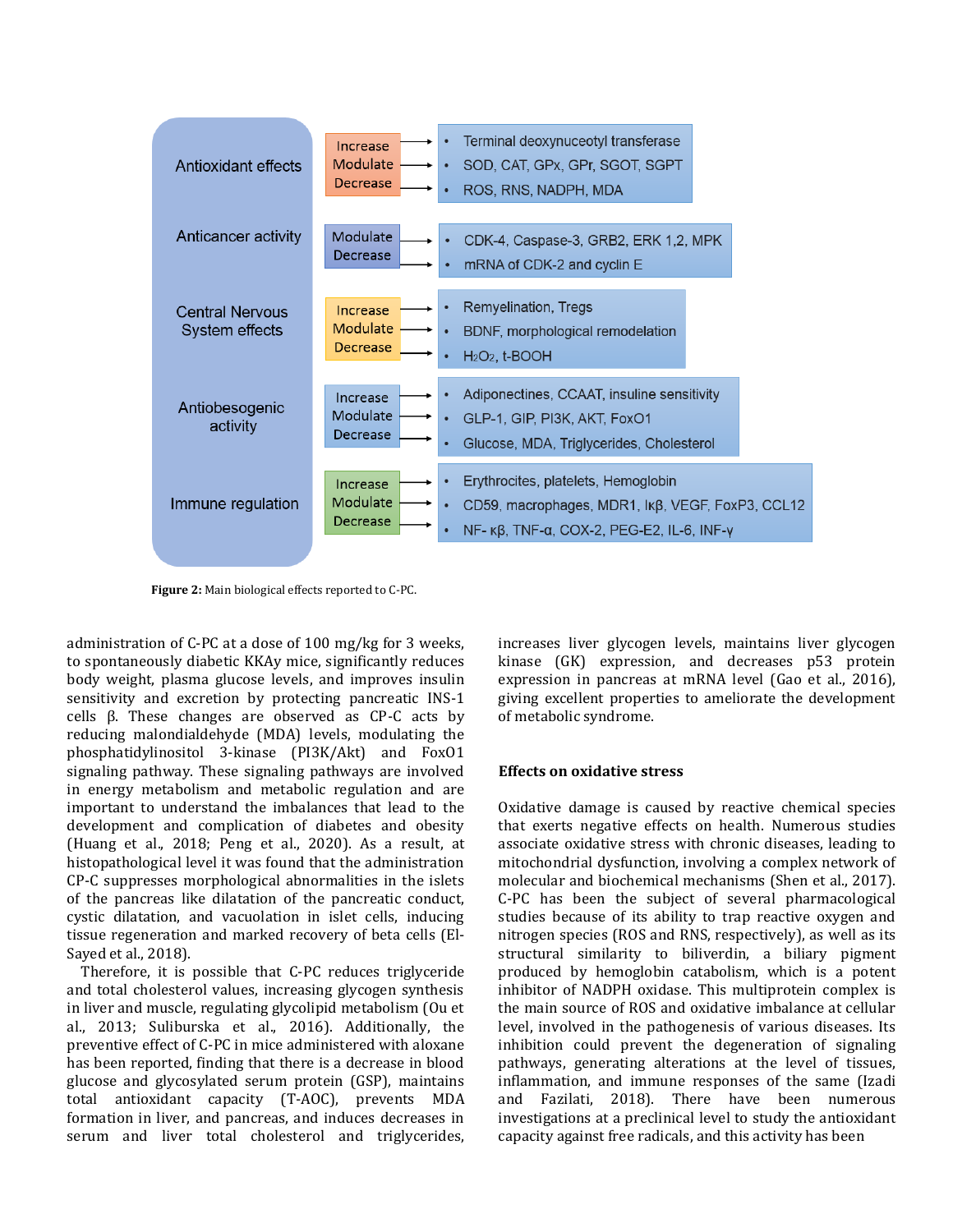evaluated in vitro using the 2,2-diphenyl-1-picrylhydrazil (DPPH) assay, finding that it could prevent the consequent oxidative damage, which may explain its beneficial properties against deleterious effects of oxidative stress (Dejsungkranont et al., 2017; Fernández-Rojas et al., 2014; Manirafasha et al., 2018).

Likewise, it has been tested for its anti-radical capacity against the damage produced by tert-butyl peroxide (t-BOOH) in human SH-SY5Y neuroblastoma cell lines. It has been proven that it significantly reduces the damage caused by lipoperoxidation at 50 µM doses without observing cytotoxic effects, showing an improvement in cell viability *in vitro* and demonstrating the safety of its administration in animal models (Marín-Prida et al., 2012). C-PC has also been evaluated in ex-vivo models of perfused liver, in which it has been reported that it significantly reduces the lesions caused in the liver due to the process of ischemia and reperfusion to doses of 0. 2 mg/mL. This through reducing the activity of the enzymes alanine aminotransferase and aspartate aminotransferase (AST and ALT, respectively), alkaline phosphatase (ALP) and MDA, as well as the activity of antioxidant enzymes such as glutathione-s-transferase (GST) and glutathione peroxidase (GPx) preventing damage to the microvasculature and liver parenchyma (Gdara et al., 2018). In relation to the capacity to diminish the phenomenon of lipidic peroxidation of membranes, it has been proven that C-PC administered intraperitoneal at a dose of 50 mg/kg, has a protective potential in lung lesions induced by Paraquat toxicity (PQ) by decreasing the levels of hydroxyproline (HYP), nuclear transcription factor kappa β (NF-kβ), transcription factor inhibitor NF-kβ-alpha (Ikβα), and tumor necrosis factor-alpha (TNF-α), and on the other hand, glutathione peroxidase (GPX) and superoxide dismutase (SOD) activities were increased, significantly decreasing the lung damage of the treated groups (Sun et al., 2011). This strengthens the information about the properties of C-PC against oxidative stress products and lipoperoxidation, through the decrease of reactive species that could increase the mitochondrial dysfunction and the consequent development of organs malfunctions in population.

# **CONCLUSIONS**

The pre-clinical research reported thus far provide a wide panorama about the pharmacological potential of *Spirulina*  and phycobiliproteins such as C-PC against pathologies like metabolic syndrome and the deleterious effects of oxidative stress in health. Its ancestral consumption in the cultures of the Valley of Mexico allowed the maintenance and growth of cities with high population density, even when they didn't have farm animals and the food sources were reduced. The chemical composition of the cyanobacteria has made it be included within the denomination of "super food" and such properties have positioned this organism as a nutraceutical, which has been seen, can be adjuvant in pharmacological therapies. C-PC has several pharmacological effects due to its antioxidant capacity. C-PC exerts beneficial effects regulating hypertension, insulin resistance, and dyslipidemia, associated with metabolic syndrome. Its administration modulates key peptides, hormones, adipokines and activates signaling pathways involved in metabolic regulation. Finally, it reduces circulating lipids and glucose in blood, and reverts cellular abnormalities on pancreatic islets, protecting against deleterious complications of metabolic syndrome. This phycobiliprotein has proven to decrease the effects of free radicals and the consequent mitochondrial dysfunction, stimulating antioxidant enzymes like SOD and scavenging MDA. This ameliorates negative effects of lipoperoxidation and provides cellular protection against ROS and RNS, which are associated with the appearance and development of multiple chronic non-communicable diseases. It is important to develop and evaluate new sources of bioactive molecules like *Spirulina*. However, more pre-clinical and clinical trials must be carried out to provide safety and efficacy and validate its use in evidence-based medicine.

#### **ACKNOWLEDGEMENT**

VDCG would like to thank the National Council of Science and Technology in Mexico (CONACyT) for the doctoral scholarship (CVU 927607).

#### **REFRENCES**

- Alvarenga RR, Rodrigues PB, Cantarelli Vde S, Zangeronimo MG, Júnior JW da S, da Silva LR, dos Santos LM, Pereira LJ (2011). Energy values and chemical composition of spirulina (*Spirulina platensis*) evaluated with broilers. Rev. Bras. Zootec. 40(5): 992–996.
- Bannu SM, Lomada D, Gulla S, Chandrasekhar T, Reddanna P, Reddy MC (2019). Potential Therapeutic Applications of C-Phycocyanin. Current Drug Metabolism, 20(12): 967–976.
- Bobescu E, Bălan A, Moga MA, Teodorescu A, Mitrică M, Dima L (2020). Are There Any Beneficial Effects of *Spirulina* Supplementation for Metabolic Syndrome Components in Postmenopausal Women? Mar. Drugs. 18(12): 651.
- De la Jara A, Ruano-Rodriguez C, Polifrone M, Assunçao P, Brito-Casillas Y, Wägner, AM, Serra-Majem L (2018). Impact of dietary Arthrospira (*Spirulina*) biomass consumption on human health: main health targets and systematic review. J. Appl. Phycol. 30(4): 2403–2423.
- Dejsungkranont M, Chen HH, Sirisansaneeyakul S (2017). Enhancement of antioxidant activity of C-phycocyanin of *Spirulina* powder treated with supercritical fluid carbon dioxide. Agric. Nat. Resour. 51(5): 347–354.
- El-Sayed SM, Hikal MS, Abo El-Khair BE, El-Ghobashy RE, El-Assar AM (2018). Hypoglycemic and hypolipidemic effects of *Spirulina platensis*, phycocyanin, phycocyanopeptide and phycocyanobilin on male diabetic rats. J. Agric. Sci. Ain Shams Univ. 26: 1121–1134.
- Fernandese Silva E, Figueira F da S, Lettnin AP, Carrett-Dias M, Filgueira D de MVB, Kalil S, Trindade GS, Votto AP de S (2018). C-Phycocyanin: Cellular targets, mechanisms of action and multi drug resistance in cancer. Pharmacol. Rep. 70(1): 75–80.
- Fernández-Rojas B, Hernández-Juárez J, Pedraza-Chaverri J (2014). Nutraceutical properties of phycocyanin. J. Funct. Foods. 11(C): 375– 392.
- Finamore A, Palmery M, Bensehaila S, Peluso I (2017). Antioxidant,